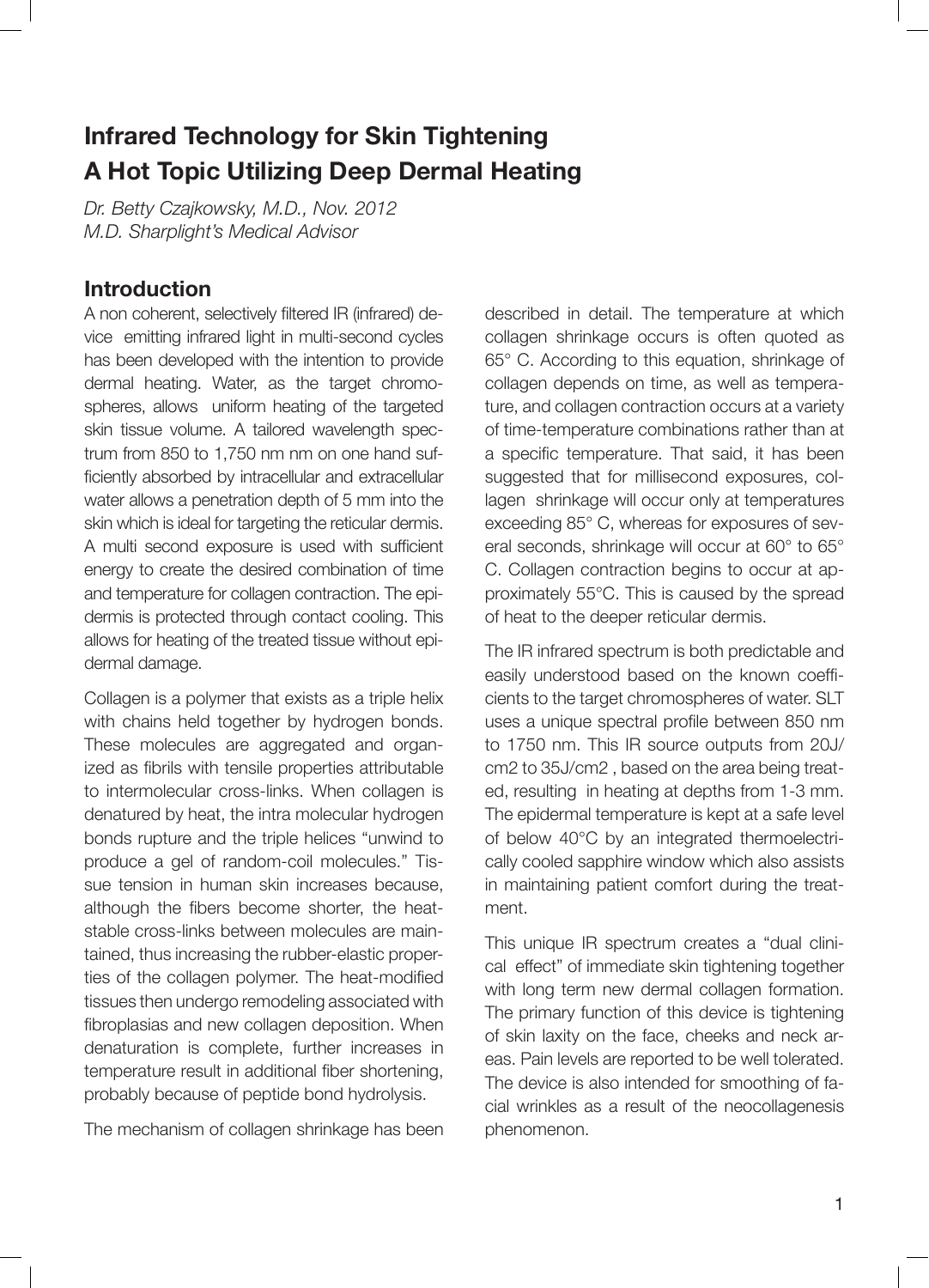## **Materials and Methods**

An IR halogen lamp hand piece for the Sharplight Formax Plus and Omnimax devices has been tested on twenty (20) volunteers, all females, aged between 45 and 65, with various degrees of lax skin in the face, neck and arms. The twenty (20) volunteers received six (6) treatments, twice a week for 3 months. Standardized photographs were taken at baseline, and after the 6th treatment. 6 months follow-up visit was also assessed. Patient satisfaction scores were recorded at the final visit. Each session›s data was recorded for future evaluation.

Hand pieces come in 2 spot sizes: 3.4 cm² and 6.4 cm². Fluence values are up to 35 J/ cm².

It quickly became clear that a greater amount of collagen denaturation can be induced with multiple passes, 3 or more, depending on the severity of the laxity of the skin.

Passes are performed over the entire designated treatment area, with additional passes over the areas of more concern. The neck is treated directly in the sub mental area. At these settings, the procedure is very well tolerated. It is recommended to lower fluences over bony areas. These areas have been found to be especially sensitive in many patients and treatment of this area is often avoided.On certain more sensitive areas the fluences are usually lowered due to discomfort. If the patient mentions an immediate burning sensation after the pulse, a cold pack should be applied immediately to prevent tissue burns. Immediately after treatment, diffused mild erythema with slight edema is evident in the area, but it usually fades within 1 hour.

Physicians are currently using IR in two distinct treatment approaches. One method is to use the highest tolerable fluences. The second method is to use lower fluences with a higher number of pulses in concentrated areas.

Physicians are currently using IR in two distinct treatment approaches. One method is to use the highest tolerable fluences. The second method is to use lower fluences with a higher number of pulses in concentrated areas.

#### In this comparative conclusion, IR is effective for the following reasons:

- 1. Greater safety profile, more predictable.
- 2. Equal or near equal in dermal heating capability.
- 3. Superior epidermal cooling method.
- 4. Scalable platform.

#### **Patient selection**

Best results are often seen in patients with a minimum of excess fat in the area of concern and with thinner skin that is easily moved with a gentle touch.

Patient›s should be able to tolerate the treatment with no more than a moderate level of discomfort.

Treatments are commonly performed twice a month; every 3-4 weeks is also effective, but visible results are not as fast . Maintenance should be done every 6 months to keep the skin tightening results. usually fades within 1 hour.

Redness and heat sensation lasting for about 30 minutes after the session

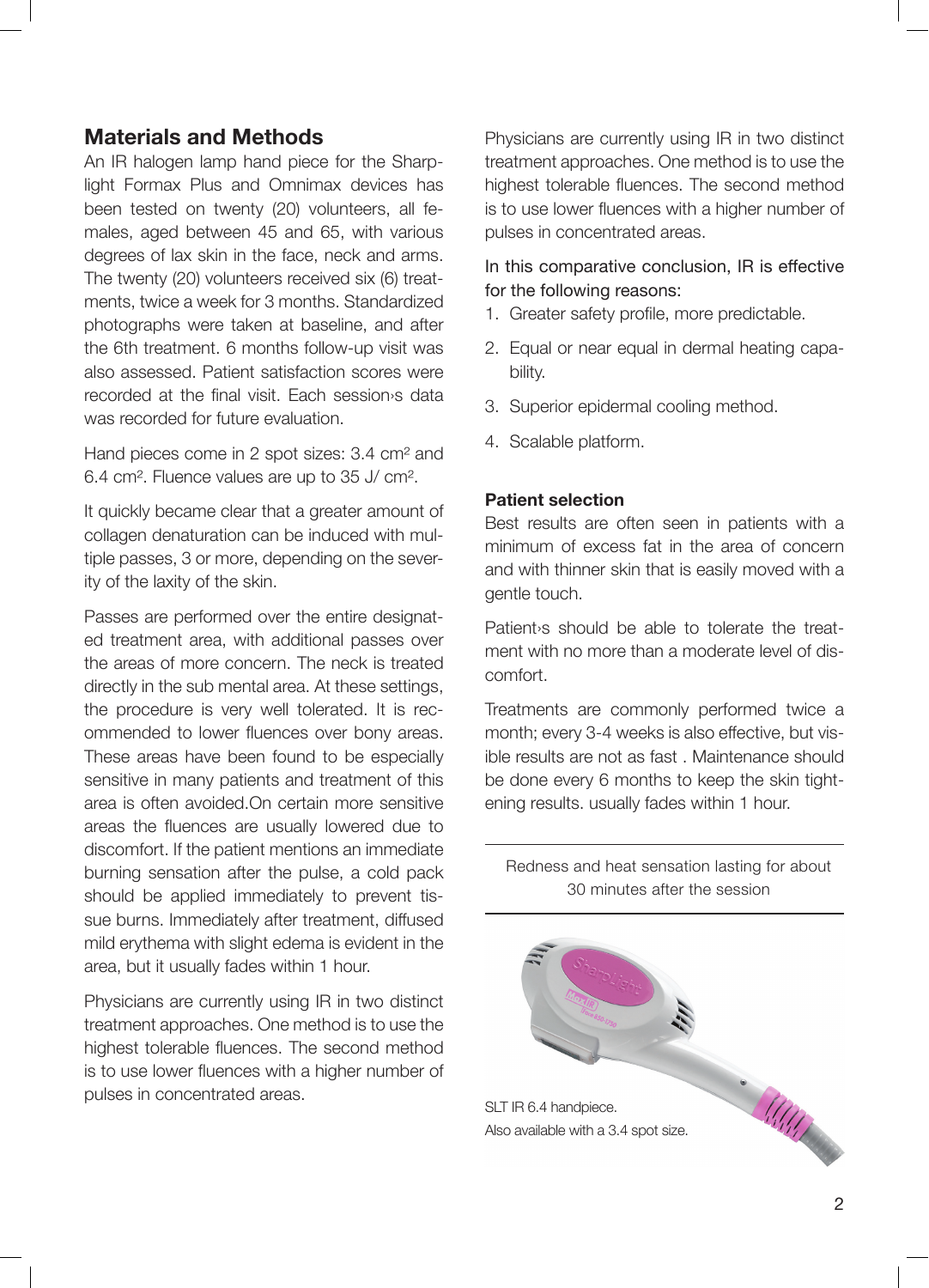## **Results**

At 1 month after the last treatment, 70% of the subjects exhibited moderate to significant improvement in skin laxity and skin texture of face and neck. Patients reported high overall satisfaction with the treatment. No serious complications were recorded.

• Face and neck had a positive subjective evaluation after 8 treatments.

#### Patient satisfaction scores:

- Very satisfied 70%
- Satisfied 20%
- Not satisfied 10%

### **Treatment phases**

Full cycle lasts approximately 10 seconds.

- **• OFF Pulse** Pre-Cooling, through the sapphire window is regulated at around 10° C, and is achieved without pressing the pedal.
- **• ON Pulse** Dermal heating with infrared light, with simultaneous and continue epidermal cooling, is achieved with a continuous pressing the pedal.
- **• Treatment phases**  Full cycle lasts approximately 10 seconds.
- **• OFF Pulse** Pre-Cooling, through sapphire window regulated at around 10° C, is achieve without pressing the pedal
- **• ON Pulse** Dermal heating with infrared light, with simultaneous and continue epidermal cooling, is achieve with a continuous pressing the pedal
- **• Post-Cooling** is achieved without pressing the pedal

## **Conclusion**

The IR treatment has demonstrated to be highly effective and safe for non-invasive face skin tightening. Quantitative and qualitative results were documented in the treatment of face and neck skin laxity and improved texture and of sagging of arms. Very high patient satisfaction was achieved. The procedure is easy to apply, involves no discomfort to the patient and requires no downtime whatsoever. Periodic maintenance sessions may be administered as required or desired by each individual patient. The availability of IR treatment significantly enhances the capabilities of Sharplight's Formax Plus and Omnimax devices, broadening its clinical indications to increase results of skin tightening.

## **B/A PHOTOS**





After 4 sessions

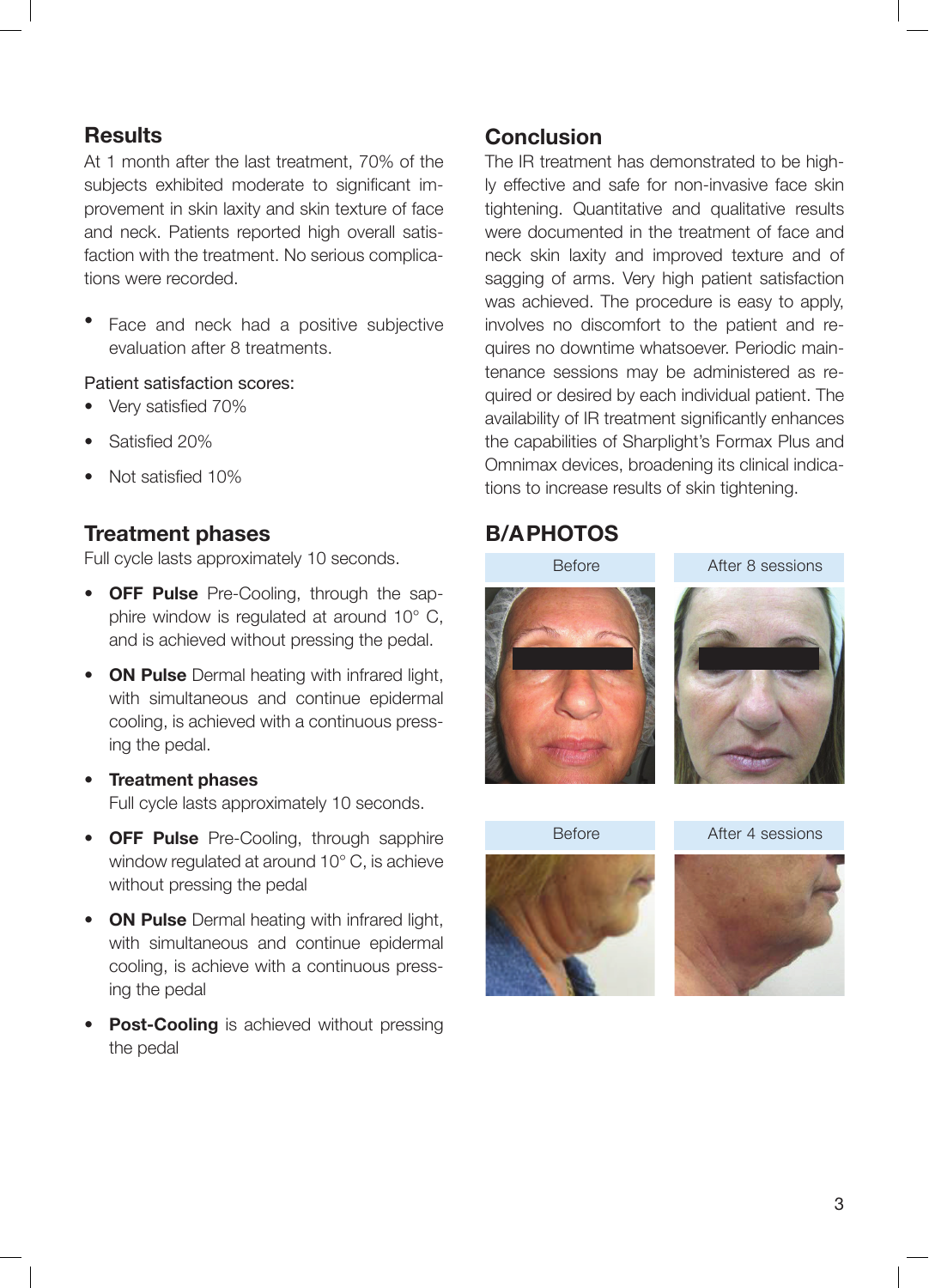## **References**

- 1. Clinical and histopathological results following TriPollar radiofrequency skin treatments. Kaplan H, Gat A. J Cosmet Laser Ther. 2009 Jun;11(2):78-84.
- 2. Nonsurgical nonablative treatment of aging skin: radiofrequency technologies between aggressive marketing and evidence-based efficacy. Atiyeh BS, Dibo SA. Aesthetic Plast Surg. 2009 May;33(3):283-94. Epub 2009 May 13.
- 3. Monopolar radiofrequency treatment of human eyelids: a prospective, multicenter, efficacy trial. Biesman BS, Baker SS, Carruthers J, Silva HL, Holloman EL. Lasers Surg Med. 2006 Dec;38(10):890-8.
- 4. Is topical anesthesia useful in noninvasive skin tightening using radiofrequency? Kushikata N, Negishi K, Tezuka Y, Takeuchi K, Wakamatsu S. Dermatol Surg. 2005 May;31(5):526-33.
- 5. Non-ablative skin tightening with radiofrequency in Asian skin. Kushikata N, Negishi K, Tezuka Y, Takeuchi K, Wakamatsu S. Lasers Surg Med. 2005 Feb;36(2):92-7.
- 6. Selective electro-thermolysis in aesthetic medicine: a review. Sadick NS, Makino Y. Lasers Surg Med. 2004;34(2):91-7. Clinical applications of radiofrequency: nonsurgical skin tightening Hodgkinson DJ. Clin Plast Surg. 2009 Apr;36(2):261-8, viii.
- 7. The nonablative radiofrequency for rejuvenation. Sukal SA, Geronemus RG. Clin Dermatol. 2008 Nov-Dec;26(6):602-7.
- 8. Tissue tightening: a hot topic utilizing deep dermal heating. Gold MH. J Drugs Dermatol. 2007 Dec;6(12):1238-42 Clinical, laboratory, and MRI analysis of cellulite treatment with a unipolar radiofrequency device. Goldberg DJ, Fazeli A, Berlin AL. Dermatol Surg. 2008 Feb;34(2):204-9; discussion 209. Epub 2007 Dec 17.
- 9. Bipolar radiofrequency in the treatment of dermatologic imperfections: clinicopathological and immuno histochemical aspects. Montesi G, Calvieri S, Balzani A, Gold MH. J Drugs Dermatol. 2007 Sep;6(9):890 6.
- 10. Nonablative cutaneous remodeling using radiofrequency devices. Alster TS, Lupton JR. Clin Dermatol. 2007 Sep-Oct;25(5):487-91.
- 11. Nonsurgical tightening of skin laxity: a new radiofrequency approach. Rusciani A, Curinga G, Menichini G, Alfano C, Rusciani L. J Drugs Dermatol. 2007 Apr;6(4):381-6.
- 12. Monopolar radiofrequency skin tightening. Abraham MT, Mashkevich G. Facial Plast Surg Clin North Am. 2007 May;15(2):169-77, v.
- 13. Skin tightening with a combined unipolar and bipolar radiofrequency device. Mayoral FA. J Drugs Dermatol. 2007 Feb;6(2):212-5.
- 14. The role of deep heating for noninvasive skin rejuvenation Dierickx CC. Lasers Surg Med. 2006 Oct;38(9):799-807.
- 15. Monopolar radiofrequency facial tightening: a retrospective analysis of efficacy and safety in over 600 treatments. Weiss RA, Weiss MA, Munavalli G, Beasley KL. J Drugs Dermatol. 2006 Sep;5(8):707-12.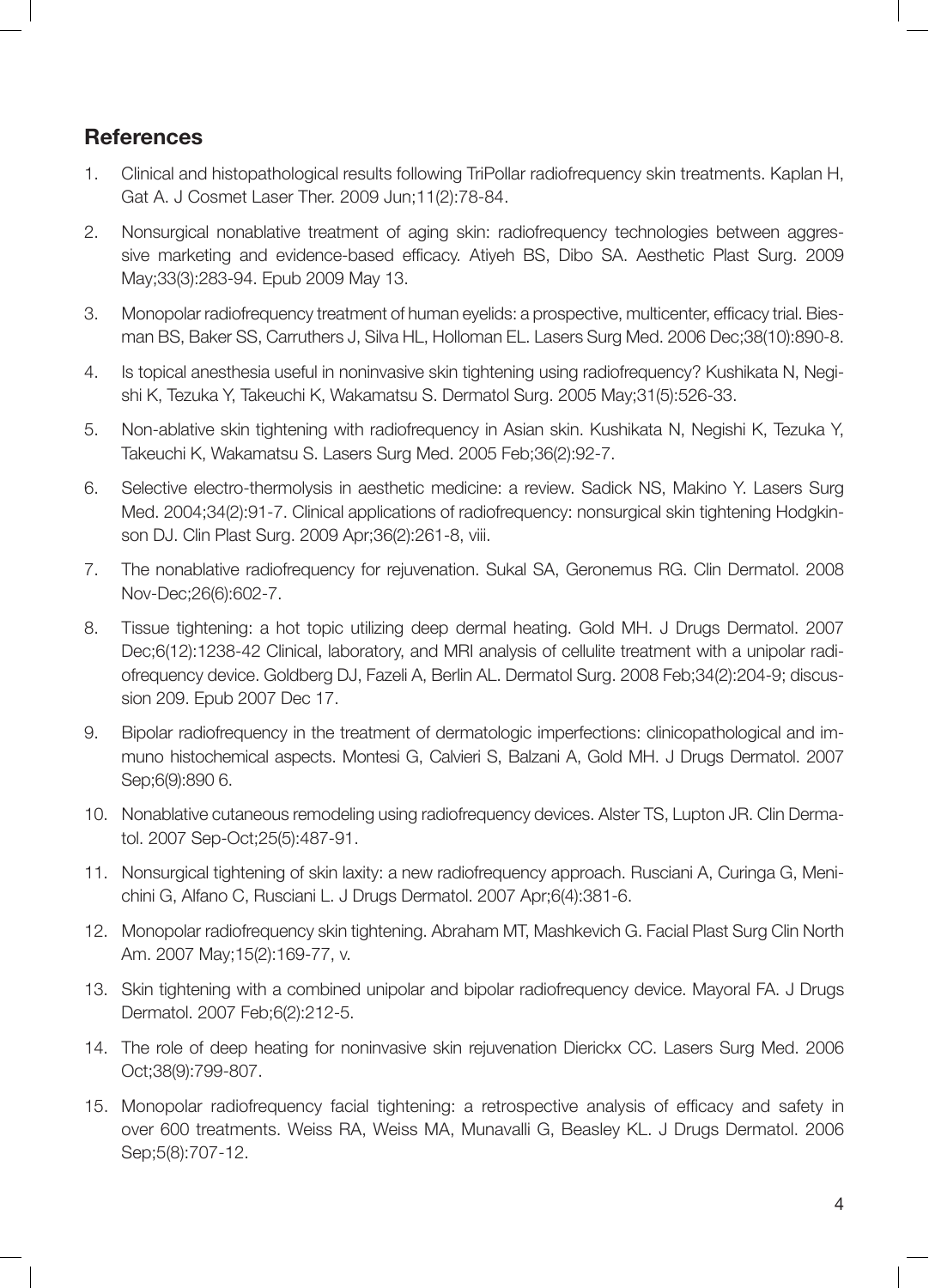- 16. Monopolar radiofrequency. Burns JA. Aesthet Surg J. 2005 Nov-Dec;25(6):638-42. Nonablative radiofrequency treatment of facial laxity. Fisher GH, Jacobson LG, Bernstein LJ, Kim KH, Geronemus RG. Dermatol Surg. 2005 Sep;31(9 Pt 2):1237-41; discussion 1241.
- 17. Multipass vector (mpave) technique with nonablative radiofrequency to treat facial and neck laxity. Finzi E, Spangler A. Dermatol Surg. 2005 Aug;31(8 Pt 1):916-22.
- 18. Current concepts in nonablative radiofrequency rejuvenation of the lower face and neck. Abraham MT, Vic Ross E. Facial Plast Surg. 2005 Feb;21(1):65-73.
- 19. Radiofrequency nonablative tissue tightening. Koch RJ. Facial Plast Surg Clin North Am. 2004 Aug;12(3):339-46, vi.
- 20. Improvement of neck and cheek laxity with a nonablative radiofrequency device: a lifting experience. Alster TS, Tanzi E. Dermatol Surg. 2004 Nov;30(11):1430; author reply 1430.
- 21. Non-surgical radiofrequency facelift. Narins DJ, Narins RS. J Drugs Dermatol. 2003 Oct;2(5):495-500.
- 22. The medical face lift: a noninvasive, nonsurgical approach to tissue tightening in facial skin using nonablative radiofrequency. Ruiz-Esparza J, Gomez JB. Dermatol Surg. 2003 Apr;29(4):325-32; discussion 332.
- 23. Circumference reduction and cellulite treatment with a TriPollar radiofrequency device: a pilot study. Manuskiatti W, Wachirakaphan C, Lektrakul N, Varothai S. J Eur Acad Dermatol Venereol. 2009 Jul;23(7):820-7. Epub 2009 Apr 8.